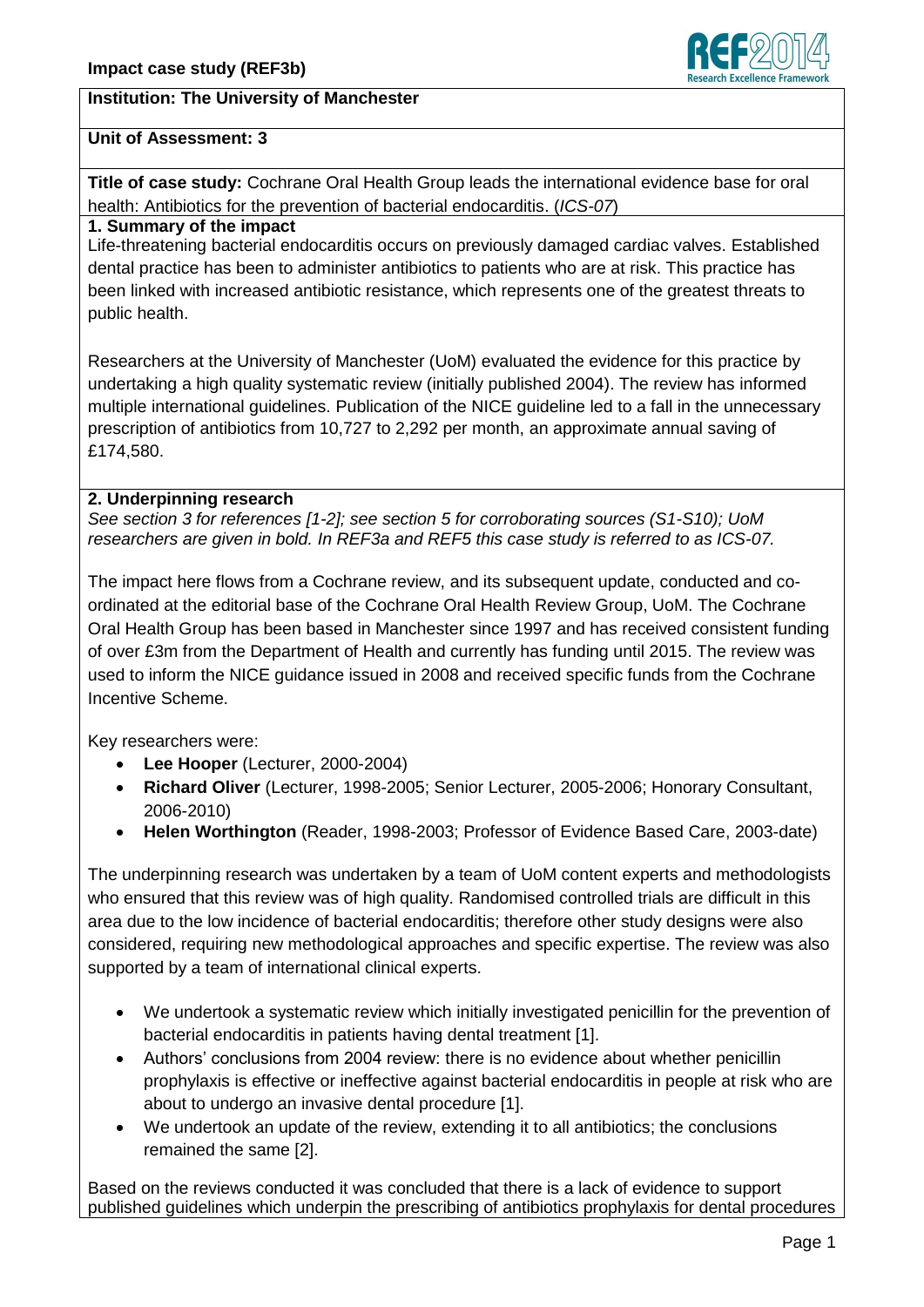## **Impact case study (REF3b)**



to prevent bacterial endocarditis. There are potential harms and costs of antibiotic administration that outweigh any beneficial effect. There is also an ethical need for practitioners to discuss the potential benefits and harms of antibiotic prophylaxis with their patients before a decision is made. This review continues to be one of the COHG's priority reviews which is closely monitored with regard to the need for updating.

## **3. References to the research**

The review was published in The Cochrane Library.

- *1.* **Oliver R**, Roberts GJ, **Hooper L**. Penicillins for the prophylaxis of bacterial endocarditis in dentistry. Cochrane Database of Systematic Reviews 2004, Issue 2. Art. No.: CD003813. DOI: 10.1002/14651858.CD003813.pub2.
- *2.* **Oliver R,** Roberts GJ, **Hooper L**, **Worthington HV**. Antibiotics for the prophylaxis of bacterial endocarditis in dentistry. Cochrane Database of Systematic Reviews 2008, Issue 4. Art. No.: CD003813. DOI: 10.1002/14651858.CD003813.pub3.

#### **4. Details of the impact**

*See section 5 for numbered corroborating sources (S1-S10).* 

#### **Context**

Many authorities have questioned the routine use of antibiotics for endocarditis prophylaxis, arguing that the adverse effects of antibiotics may outweigh the potential benefits [2] (S3). The over prescription of antibiotics by the whole medical and veterinary professions has resulted in the emergence of resistance of many organisms to the traditional therapeutic antibiotics available. Such antibiotic-resistant bacteria pose a real threat to global health, and England's Chief Medical Officer has called for urgent action to address the overuse of antibiotics. The Department of Health launched a five-year action plan in 2013 to try to address the issue of antibiotic resistance and ensure that they are only prescribed where truly needed. This builds on their original 2000 strategy.

### **Pathway to impact**

The Cochrane review sparked much international debate (S2-4) around the prescribing of antibiotic prophylaxis for the prevention of bacterial endocarditis, with some dentists unwilling to change practice, concerned about the possibly of putting their patients at risk. Following the publication of the NICE guidance (2008) (S1), in which the initial review [1] was used as the highest level of evidence (S3), the findings of the review were able to have a significant impact which resulted in a dramatic reduction of antibiotic prophylaxis for bacterial endocarditis. Two authors on the review (**Oliver** and Roberts) were members of the guidance development group in the development of the NICE guidelines. The 2008 review update [2] was produced along side the NICE guidance (S3) and the Cochrane Oral Health Group were stakeholders in the development of this guidance.

Additionally, the review was used to inform other international guidelines, including the American Heart Association (2007) and the British Society for Antimicrobial Chemotherapy 2006) (S5-9).

Within the UK, NICE recommendations were to stop routinely prescribing antibiotic prophylaxis for patients at risk of bacterial endocarditis undergoing dental and a wide range of other invasive procedures. An update review was undertaken to reflect emerging evidence; no amendments to the initial conclusions were made.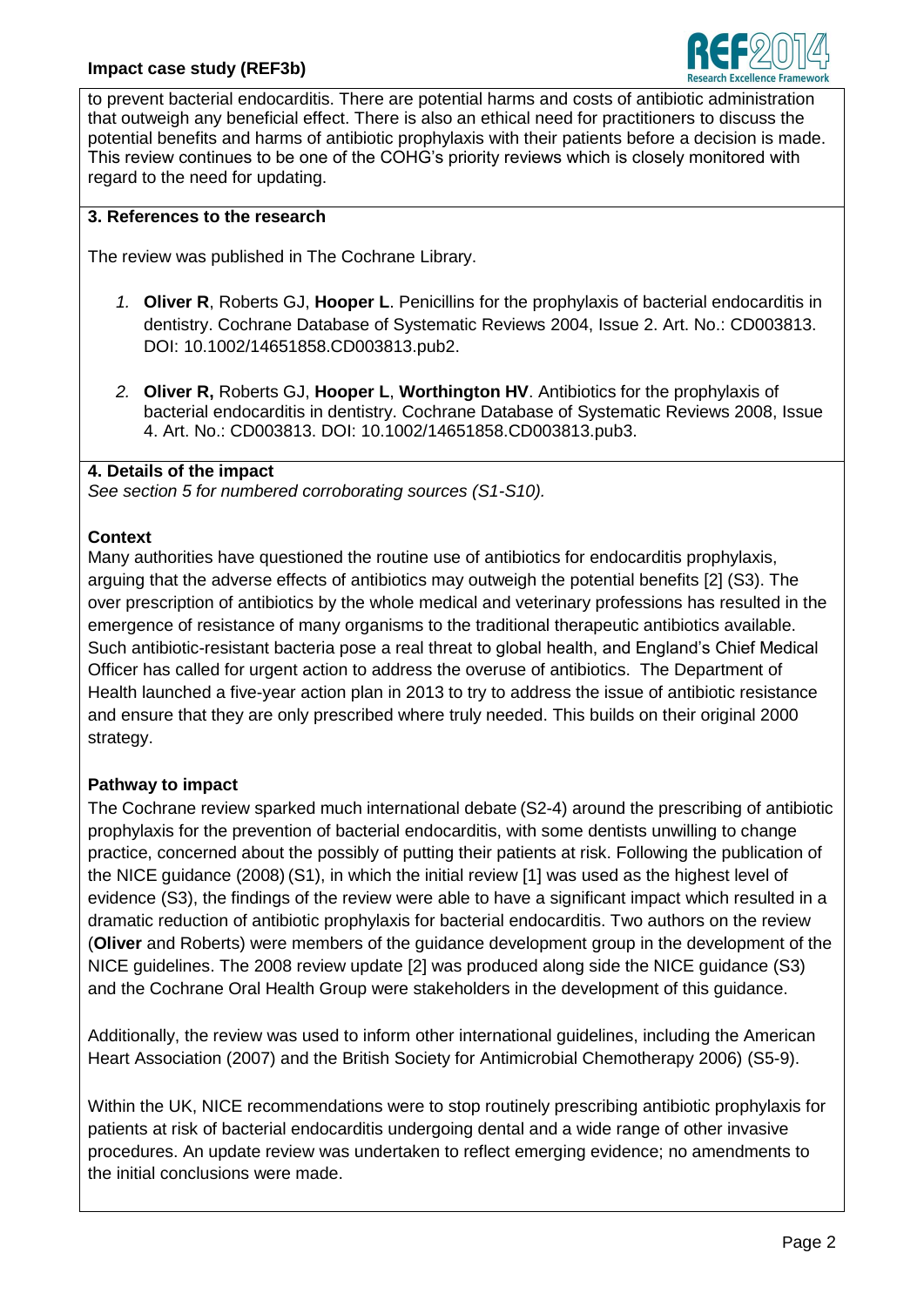

## **Reach and significance of impact**

- The NICE guidelines which utilised the Cochrane review have dramatically changed practice as can be seen in the 78.6% drop in prescribing rates for antibiotic prophylaxis in England (Figure 1) (S 7). There has been no evidence of a large increase in the incidence of cases of, nor deaths from, infective endocarditis in the two years after the guideline.
- Patients in the UK no longer routinely receive antibiotic prophylaxis for endocarditis. Resistance to antibiotics is one of the greatest threats to public health. The unnecessary prescribing of antibiotics can lead to increased resistance, which is of concern to the general population as a whole, not just those at risk of bacterial endocarditis.
- Since 2008 there has been a reduction, on average, of 8,000 prescriptions of antibiotic prophylaxis per month in England alone, resulting in a significant cost saving of up to £219,000 per year (S10).
- The range of potential side effects from the administration of antibiotics is vast, largely with a hypersensitive aetiology but some direct toxic effects may also occur. All four types of hypersensitivity reaction have been reported with the use of penicillins including the most severe reaction, anaphylactic shock, and other type I reactions including allergic bronchial obstruction, allergic rhinitis and angio-oedema; haemolytic anaemia, type II, has been recorded; drug fever, a type III reaction and the delayed type hypersensitivity (type IV) of allergic dermatitis. Reduction in use of antibiotics *per se* reduces the risk of such adverse reactions amongst patients.
- The review has additionally been used to inform international guidance in the U.S.A., Europe and Asia Pacific (S7-9).

Figure 1. Total number of prescriptions for antibiotic prophylaxis (amoxicillin 3 g or clindamycin 600



# **5. Sources to corroborate the impact**

- S1 **National Institute for Health and Clinical Excellence** (Wray D, Keenan D, Franklin D, Gibbs J, Sandoe J, Orr K, et al.) NICE clinical guideline 64: Antimicrobial prophylaxis against infective endocarditis in adults and children undergoing interventional procedures (*March 2008*) <http://www.nice.org.uk/nicemedia/pdf/CG64NICEguidance.pdf>
- S2 **Friedlander AH.** Antibiotic Prophylaxis. *Journal of the American Dental Association*  2009;140;11;1347-8